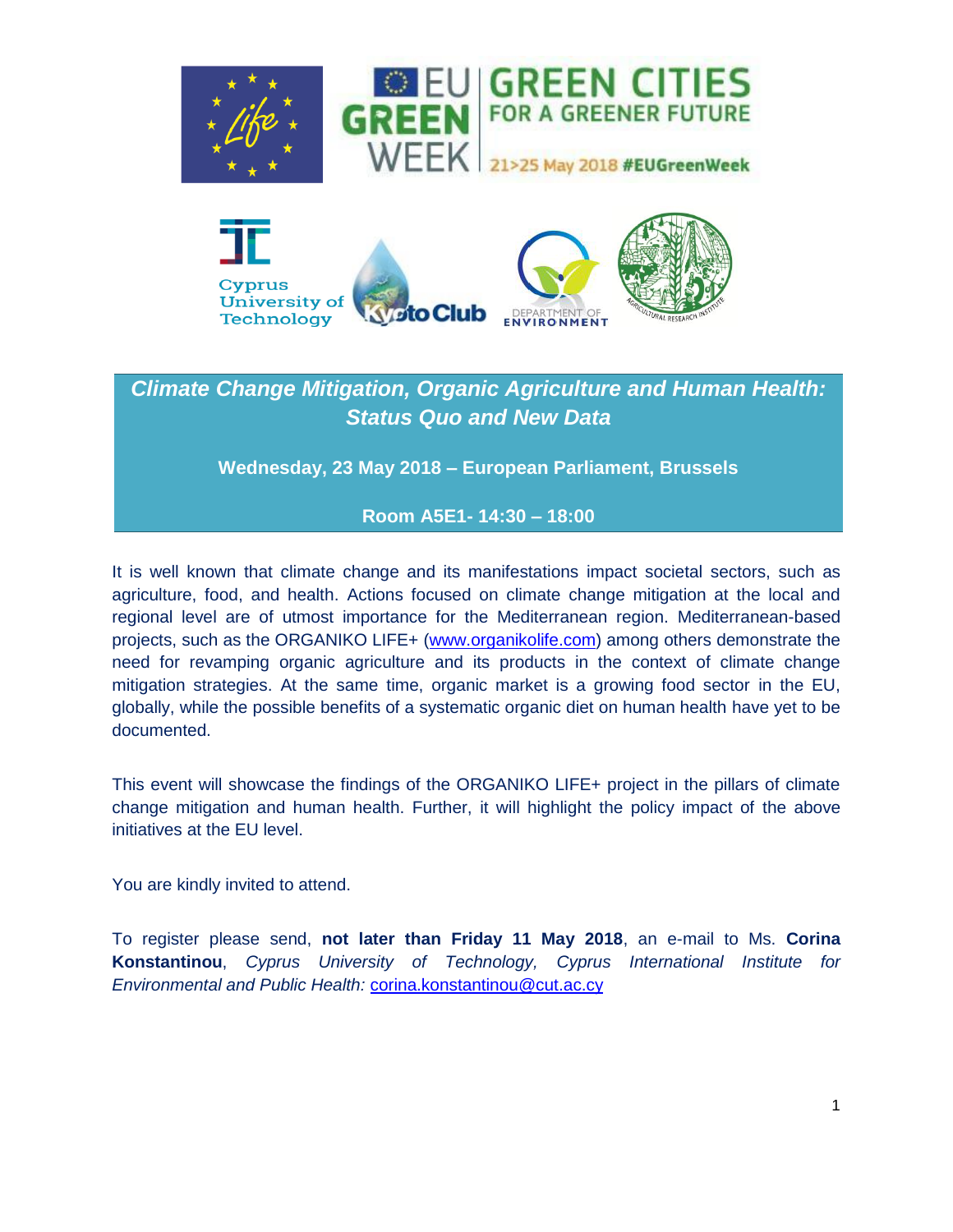



**14:30 – 15.30: Climate change mitigation: where we stand and where we should be after the** *Paris Agreement*

*Climate change mitigation in the Mediterranean, the Interreg MED COMPOSE project and IPCC.* 

**Lučka Kajfež Bogataj**, Climatology Professor, University of Ljubljana - 2007 *IPCC* Nobel Peace Prize winner

*Comparative greenhouse gas emission rates from organic farming vs conventional plots: the Organiko findings.* 

**Ioannis M. Ioannides,** Head of Agrobiotechnology Department, Agricultural Research Institute - Ministry of Agriculture, Natural Resources and Environment of the Republic of Cyprus

*A European Parliament perspective.* 

**Bas Eickhout,** Member of the European Parliament - Committee on the Environment, Public Health and Food Safety

*Climate change mitigation: the role of the EU*

**Neoklis Sylikiotis,** Member of the European Parliament - Conference of Delegation Chairs and Committee on Industry, Research and Energy

Participants' remarks - Questions & answers

#### **Moderator:**

**Sergio Andreis**, Director – Kyoto Club

**15:30 – 17.00: Organic agriculture in the context of climate change mitigation strategies**

*The European Commission's land management priorities in agriculture* 

**Andrea Vettori**, Deputy Head of Unit - *Land Use & Management Unit – DG Environment - European Commission*

The *SOLMACC*, *Organic farmers countering climate change* results

**Eric Gall**, *IFOAM EU Deputy Director – Policy Manager*